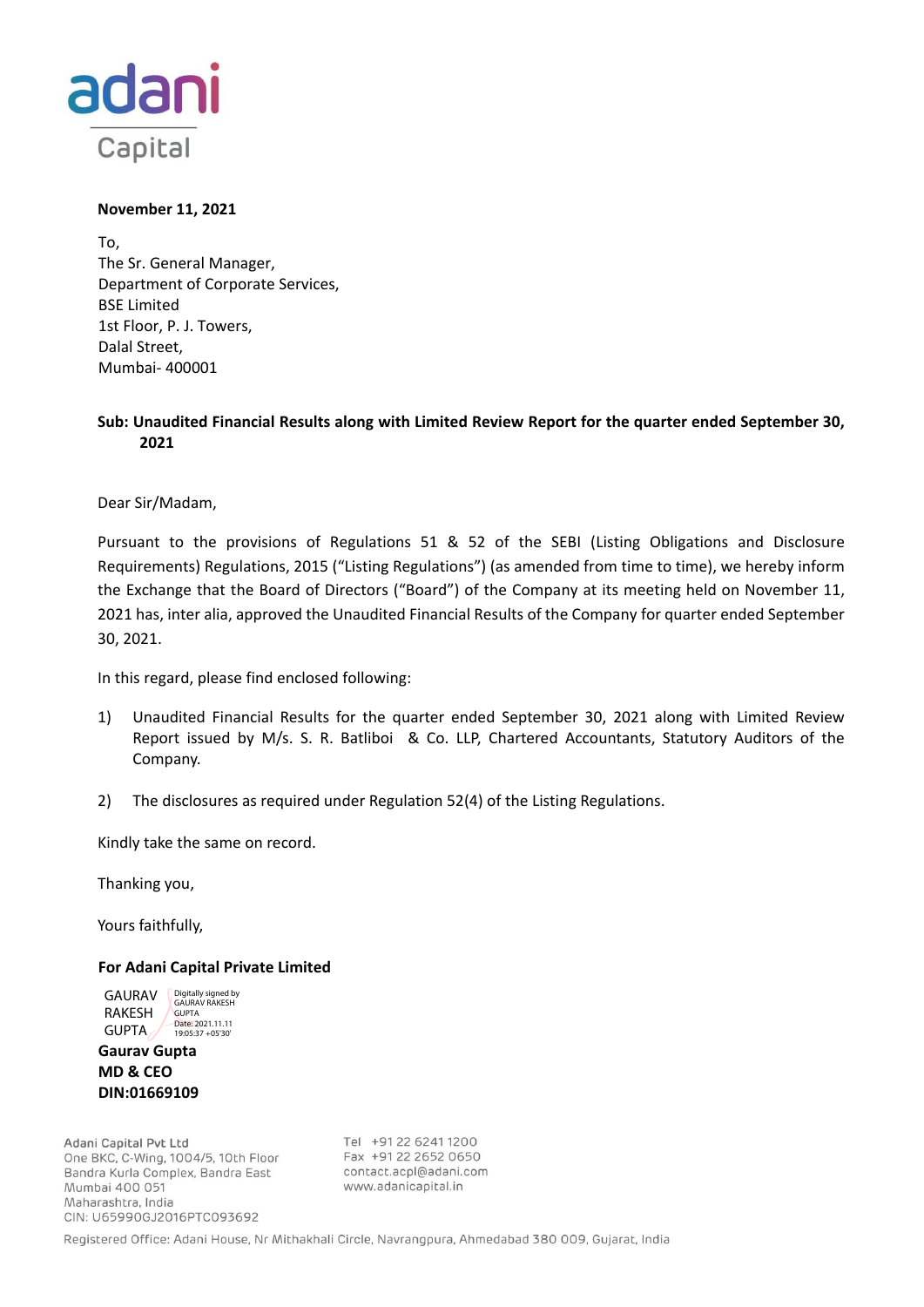

12th Floor, The Ruby 29 Senapati Bapat Marg Dadar (West) Mumbai - 400 028, India Tel: +91 22 6819 8000

**Independent Auditor's Review Report on the Quarterly and Year to Date Unaudited Financial Results of the Company Pursuant to Regulation 52 of the SEBI (Listing Obligations and Disclosure Requirements) Regulations, 2015, as amended**

### **Review Report to The Board of Directors Adani Capital Private Limited**

- 1. We have reviewed the accompanying statement of unaudited financial results of Adani Capital Private Limited (the "Company") for the quarter ended September 30, 2021 and year to date from April 1, 2021 to September 30, 2021 (the "Statement") attached herewith, being submitted by the Company pursuant to the requirements of Regulation 52 of the SEBI (Listing Obligations and Disclosure Requirements) Regulations, 2015, as amended (the "Listing Regulations").
- 2. This Statement, which is the responsibility of the Company's Management and approved by the Company's Board of Directors, has been prepared in accordance with the recognition and measurement principles laid down in Indian Accounting Standard 34, (Ind AS 34) "Interim Financial Reporting" prescribed under Section 133 of the Companies Act, 2013 as amended, read with relevant rules issued thereunder and other accounting principles generally accepted in India. Our responsibility is to express a conclusion on the Statement based on our review.
- 3. We conducted our review of the Statement in accordance with the Standard on Review Engagements (SRE) 2410, "Review of Interim Financial Information Performed by the Independent Auditor of the Entity" issued by the Institute of Chartered Accountants of India. This standard requires that we plan and perform the review to obtain moderate assurance as to whether the Statement is free of material misstatement. A review of interim financial information consists of making inquiries, primarily of persons responsible for financial and accounting matters, and applying analytical and other review procedures. A review is substantially less in scope than an audit conducted in accordance with Standards on Auditing and consequently does not enable us to obtain assurance that we would become aware of all significant matters that might be identified in an audit. Accordingly, we do not express an audit opinion.
- 4. Based on our review conducted as above, nothing has come to our attention that causes us to believe that the accompanying Statement, prepared in accordance with the recognition and measurement principles laid down in the aforesaid Indian Accounting Standards ('Ind AS') specified under Section 133 of the Companies Act, 2013 as amended, read with relevant rules issued thereunder and other accounting principles generally accepted in India, has not disclosed the information required to be disclosed in terms of the Listing Regulations, including the manner in which it is to be disclosed, or that it contains any material misstatement.
- 5. We draw attention to Note 7 to the Statement, which describes the uncertainties arising from COVID-19 pandemic and impact on the Company's operations and estimates related to impairment of assets, which are dependent on future developments regarding the severity and duration of the pandemic.

Our conclusion is not modified in respect of this matter.

#### **For S.R. BATLIBOI & Co. LLP** Chartered Accountants

**ICAI Firm registration number:** 301003E/E300005

| Digitally signed by JITENDRA      |
|-----------------------------------|
| <b>HIRACHAND RANAWAT</b>          |
| DN: cn=JITENDRA HIRACHAND         |
| RANAWAT, c=IN, o=Personal,        |
| email=jitendra.ranawat@srb.in     |
| Date: 2021.11.11 18:55:04 +05'30' |
|                                   |

**per Jitendra H. Ranawat Partner** Membership No.: 103380

UDIN: 21103380AAAAEK7035

Place: Diu Date: November 11, 2021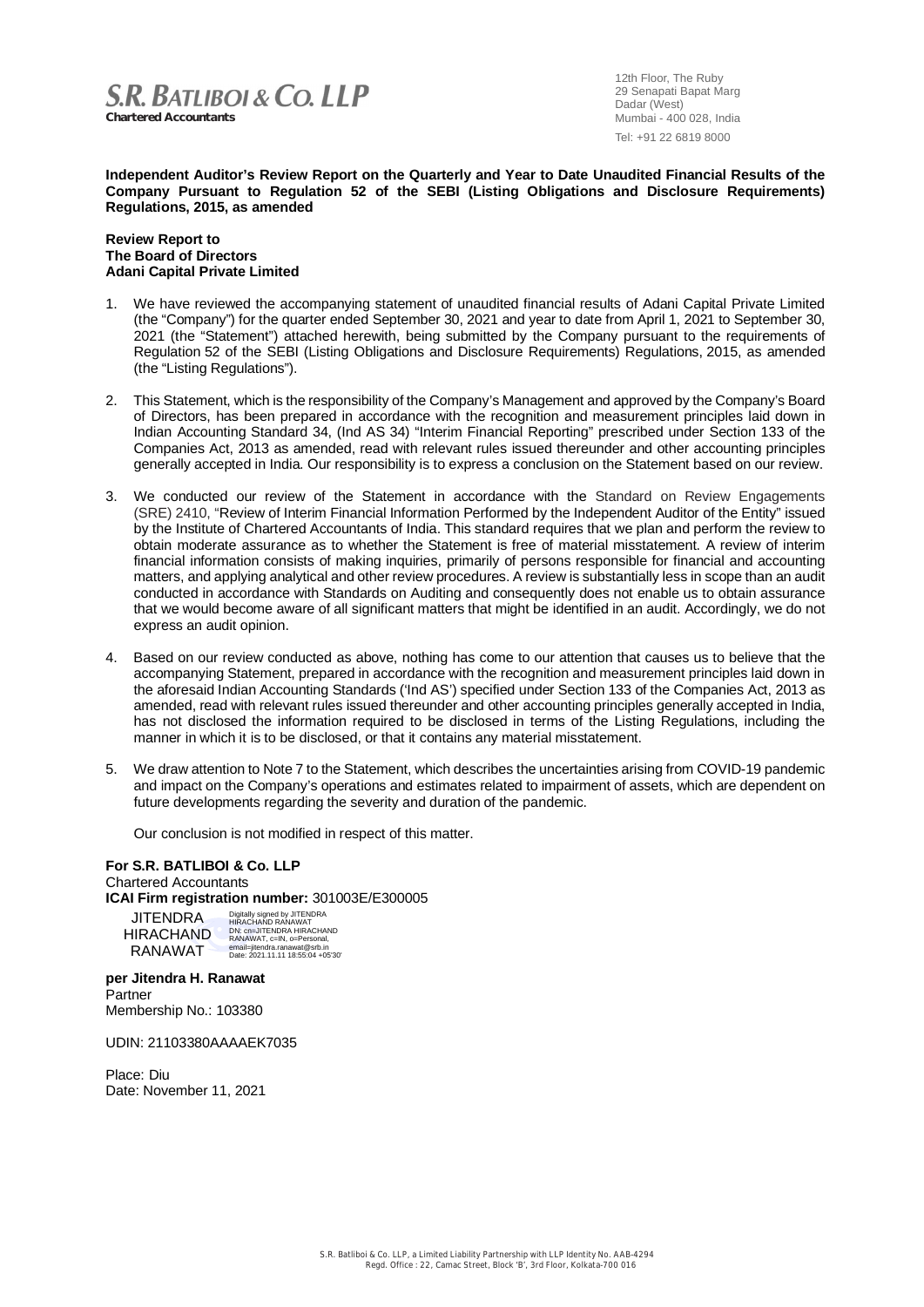

Regd Office Address: Adani House, 56 Shrimali Society, Navrangpura, Ahmedabad - 380009, Gujarat, India CIN: U65990GJ2016PTC093692, Tel: +91 22 6241 1200, Fax: +91 22 2652 0650, Website: www.adanicapital.in

# **Financial Results for the quarter and half year ended September 30, 2021**

|       |                                                             |            |             |                  |                  | (Rs. In millions) |
|-------|-------------------------------------------------------------|------------|-------------|------------------|------------------|-------------------|
|       | Particulars                                                 | Quarter    | Quarter     | <b>Half Year</b> | <b>Half Year</b> | Year              |
|       |                                                             | Ended      | Ended       | Ended            | Ended            | Ended             |
|       |                                                             | 30-Sep-21  | 30-Jun-21   | 30-Sep-21        | 30-Sep-20        | 31-Mar-21         |
|       |                                                             | (Reviewed) | (Unaudited) | (Reviewed)       | (Reviewed)       | (Audited)         |
|       | Revenue from operations                                     |            |             |                  |                  |                   |
| (i)   | Interest Income                                             | 538.17     | 469.99      | 1,008.16         | 851.60           | 1,756.90          |
| (i)   | Fees and Commission Income                                  |            |             |                  |                  |                   |
| (iii) | Other Operating Income                                      | 78.18      | 11.62       | 89.80            | 7.97             | 142.68            |
|       | <b>Total Revenue from operations</b>                        | 616.35     | 481.61      | 1,097.96         | 859.57           | 1,899.58          |
| (1)   |                                                             |            |             |                  |                  |                   |
| (II)  | Other Income                                                | 4.94       | 0.15        | 5.09             | 2.08             | 7.51              |
| (III) | Total Income (I + II)                                       | 621.29     | 481.76      | 1,103.05         | 861.65           | 1,907.09          |
|       | <b>Expenses</b>                                             |            |             |                  |                  |                   |
| (i)   | Finance costs                                               | 234.98     | 230.68      | 465.66           | 425.97           | 850.90            |
| (i)   | Impairment on financial instruments                         | 49.61      | 45.90       | 95.51            | 14.07            | 29.46             |
| (iii) | Employee benefits expenses                                  | 208.83     | 172.07      | 380.90           | 237.54           | 535.43            |
| (iv)  | Depreciation, amortization and impairment                   | 15.70      | 15.15       | 30.85            | 28.65            | 57.54             |
| (v)   | Others expenses                                             | 64.07      | 44.02       | 108.09           | 98.39            | 232.53            |
| (IV)  | <b>Total expenses</b>                                       | 573.19     | 507.82      | 1,081.01         | 804.62           | 1,705.86          |
| (V)   | Profit / (loss) before tax and exceptional items (III - IV) | 48.10      | (26.06)     | 22.04            | 57.03            | 201.23            |
| (VI)  | <b>Exceptional Items</b>                                    |            |             |                  |                  |                   |
| (VII) | Profit / (loss) before tax (V - VI)                         | 48.10      | (26.06)     | 22.04            | 57.03            | 201.23            |
|       | (VIII) Tax Expense:                                         |            |             |                  |                  |                   |
|       | (1) Current Tax                                             | 5.80       | (12.40)     | (6.60)           | (16.20)          | (11.30)           |
|       | (2) Deferred Tax                                            | (14.08)    | 16.85       | 2.77             | 11.52            | (27.16)           |
| (IX)  | Profit / (loss) for the period (VII - VIII)                 | 39.82      | (21.61)     | 18.21            | 52.35            | 162.77            |
| (X)   | Other comprehensive income                                  |            |             |                  |                  |                   |
|       | (A) Items that will not be reclassified to profit or loss   |            |             |                  |                  |                   |
|       | (a) Remeasurements of the defined benefit plans             | (1.17)     | 0.23        | (0.95)           | (0.50)           | (0.31)            |
|       | (B) Income tax relating to items that will not be           |            |             |                  |                  |                   |
|       | reclassified to profit or loss                              | 0.29       | (0.06)      | 0.24             | 0.14             | 0.08              |
|       | Other comprehensive income / (loss) $(A + B)$               | (0.88)     | 0.17        | (0.71)           | (0.36)           | (0.23)            |
| (XI)  | Total comprehensive income for the period $(IX + X)$        | 38.94      | (21.44)     | 17.50            | 51.99            | 162.54            |
| (XII) | Earnings per equity share (Face value of rs. 10/- each)     |            |             |                  |                  |                   |
|       | Basic (Not annualized)                                      | 2.30       | (1.25)      | 1.05             | 3.03             | 9.41              |
|       | Diluted (Not annualized)                                    | 2.30       | (1.25)      | 1.05             | 3.03             | 9.40              |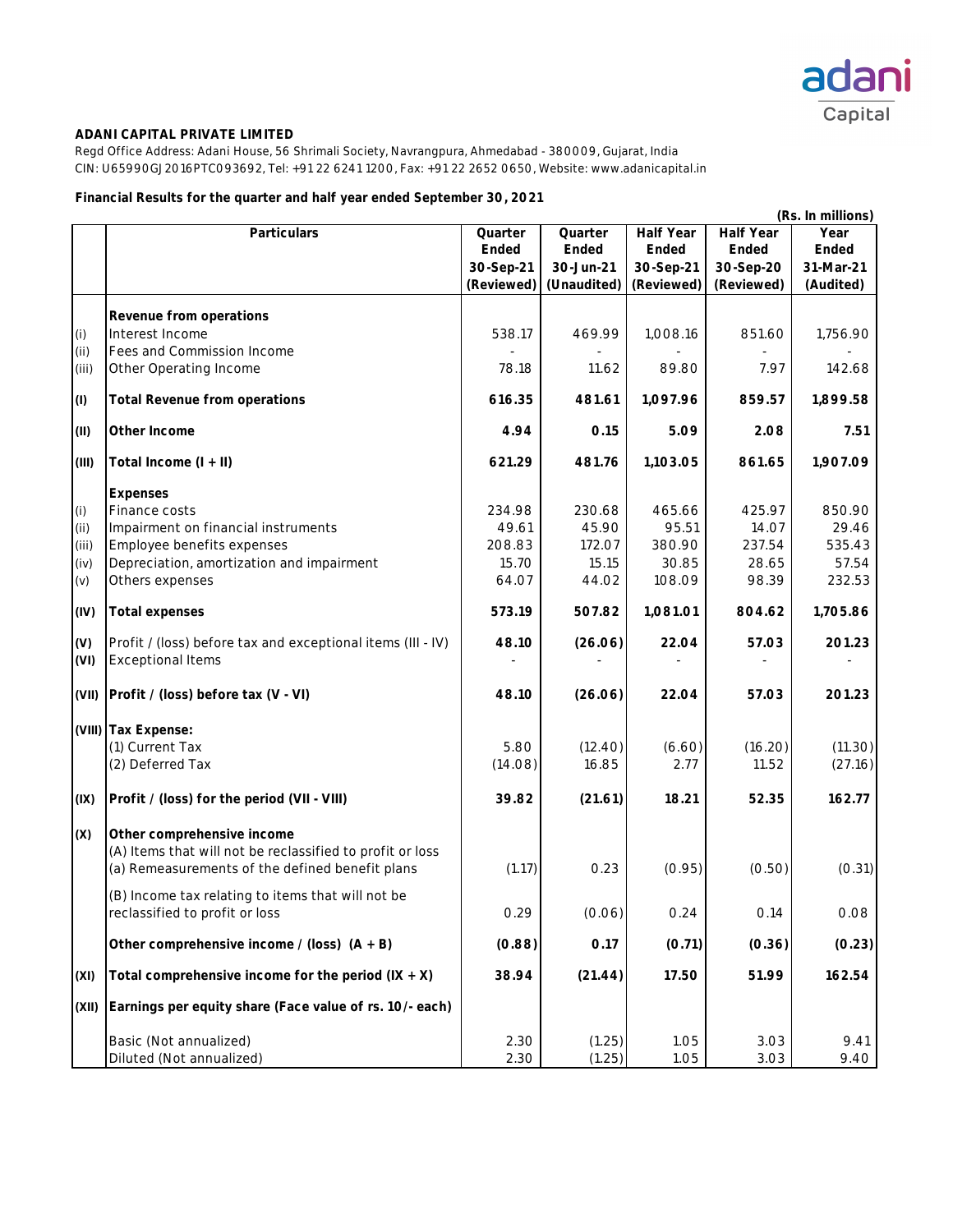

Regd Office Address: Adani House, 56 Shrimali Society, Navrangpura, Ahmedabad - 380009, Gujarat, India CIN: U65990GJ2016PTC093692, Tel: +91 22 6241 1200, Fax: +91 22 2652 0650, Website: www.adanicapital.in

### **Notes:**

- 1 Adani Capital Private Limited (the 'Company') has prepared financial results for the quarter and half year ended September 30, 2021 (the 'Statement'), in accordance with Regulation 52 of the SEBI (Listing Obligations and Disclosure Requirements) Regulations, 2015 (the 'Listing Regulations, 2015') as amended and the Accounting Standards specified under section 133 of the Companies Act, 2013 read with the Companies (Indian Accounting Standards) Rules, 2015 as amended from time to time and the relevant provisions of the Companies Act 2013 and directions / guidelines issued by Reserve Bank of India, as applicable and other accounting principle generally accepted in India. Any application guidance/clarification/directions issued by the Reserve bank of India or other regulators are implemented as and when they are issued/applicable. The disclosures as per Regulation 52(4) of the SEBI (Listing Obligations & Disclosure Requirement) regulations, 2015 as amended on September 7, 2021 for the period ended September 30, 2021 are enclosed as Annexure.
- 2 The above financial results of the Company are reviewed and recommended by the Audit Committee and have been approved by the Board of Directors of the Company at their respective meetings held on November 11, 2021.
- 3 In compliance with regulation 52 of the Securities and Exchange Board of India ("SEBl") (Listing Obligation and Disclosure Requirements) Regulations, 2015, a limited Review of financial results for the quarter and half year ended September 30, 2021 has been carried out by the statutory auditors of the Company.
- 4 The columns of corresponding figures for the quarter ended September 30, 2020 and figures for the net cash flow for the corresponding period from April 1, 2020 to September 30, 2020, have not been disclosed in the Statement pursuant to relaxation provided in the Securities and Exchange Board of India (Listing Obligations and Disclosure Requirements) Regulations, 2015 as amended on September 7, 2021.
- 5 In terms of Ind AS 108 "Operating Segments", the Company has one business segment i.e. giving loans and all other activities revolve around the said business.
- 6 The Code on Social Security, 2020 ('Code') relating to employee benefits during employment and postemployment benefits received Presidential assent in September 2020. The Code has been published in the Gazette of India. However, the date on which the Code will come into effect has not been notified and the final rules/interpretation have not yet been issued. The Company will assess the impact of the Code when it comes into effect and will record any related impact in the period the Code becomes effective.
- 7 Consequent to the outbreak of the COVID-19 pandemic, the Indian government announced a lockdown in March 2020. Subsequently, the national lockdown was lifted by the government for certain activities in a phased manner outside specified containment zones, but regional lockdowns/restrictions continued to be implemented in areas with a significant number of COVID-19 cases.

The COVID-19 has resulted in significant decrease in global and local economic activities and has also affected the Company's business operations. The extent to which the COVID-19 pandemic, including the current "second wave" that has significantly increased the number of cases in India, will continue to impact the Company's operations and estimates related to Impairment of assets including loans to customers, will depend on future developments, including, among other things, any new information concerning the severity of the COVID-19 pandemic and any action to contain its spread or mitigate its impact whether government-mandated or elected by the Company.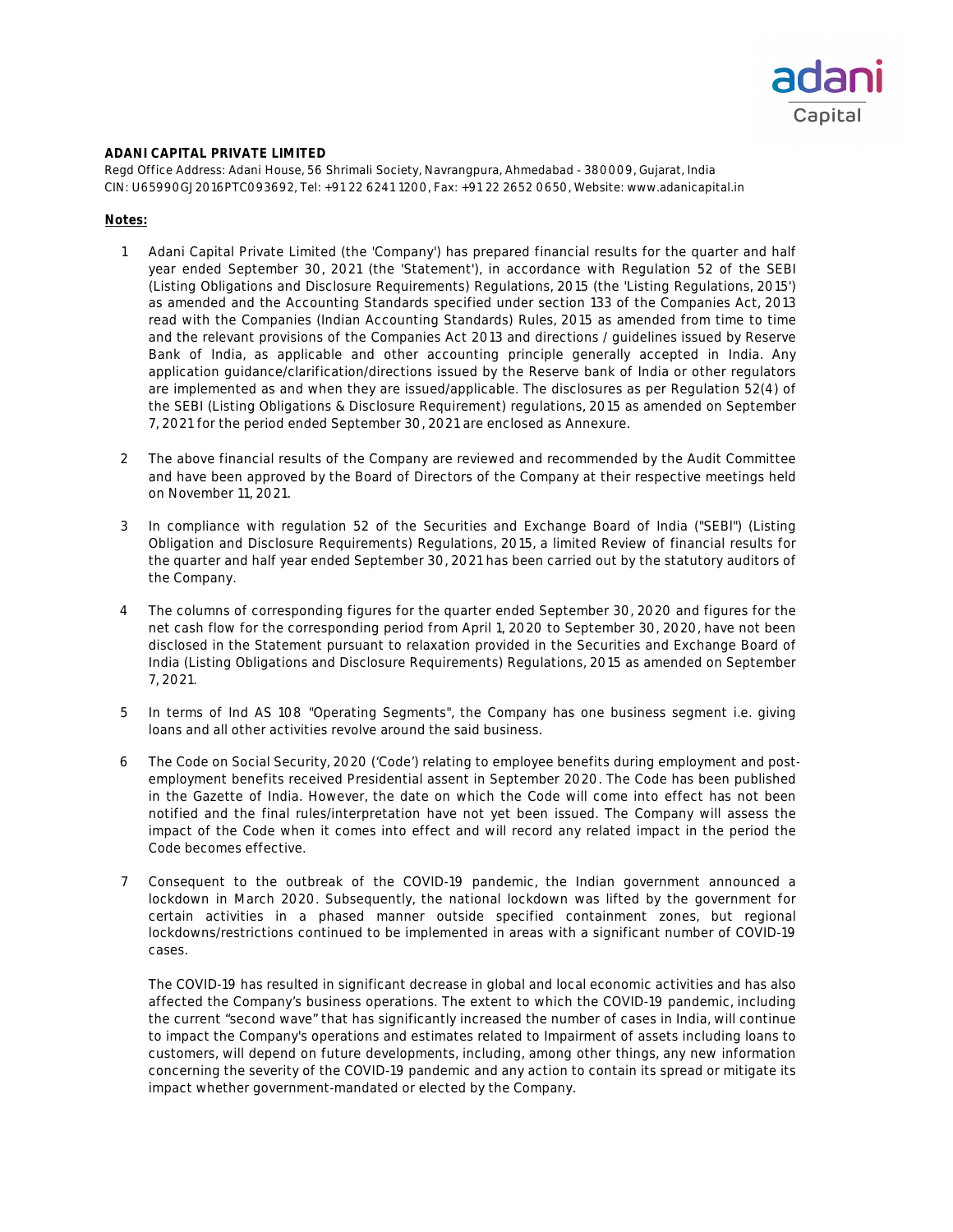

Regd Office Address: Adani House, 56 Shrimali Society, Navrangpura, Ahmedabad - 380009, Gujarat, India CIN: U65990GJ2016PTC093692, Tel: +91 22 6241 1200, Fax: +91 22 2652 0650, Website: www.adanicapital.in

### **Notes:**

The Company offered resolution plan to its customers pursuant to RBI's guideline dated May 5, 2021 'Resolution framework 2.0 - Resolution for COVID-19 related stress of Individuals and Small Businesses' and ''Resolution framework 2.0 - Resolution for COVID-19 related stress of Micro, Small and Medium Enterprises (MSME).

Estimates and associated assumptions applied in preparing these financial results, especially for determining the impairment allowance for the Company's financial assets (Loans), are based on historical experience and other emerging/forward looking factors on account of the pandemic. The Company believes that the factors considered are reasonable under the current circumstances. The Company has used estimation of potential stress on probability of default and exposure at default due to Covid-19 situation along with the second wave of Covid- 19 in developing the estimates and assumptions to assess the impairment loss allowance on Loans.

Given the dynamic nature of the pandemic situation, these estimates are subject to uncertainty and maybe affected by severity and duration of the pandemic. In the event the impacts are more severe or prolonged than anticipated, this will have a corresponding impact on the carrying value of financial assets, the financial position and performance of the Company.

8 In terms of the requirement as per RBI notification no. RBI/2019-20/170 DOR (NBFC).CC.PD.No. 109/22.10.106/2019-20 dated March 13, 2020 on implementation of Indian Accounting Standards, Non-Banking Financial Companies (NBFCs) are required to create an impairment reserve for any shortfall in impairment allowances under Ind AS 109 and income recognition, Asset classification and Provisioning (IRACP) norms (including provision on standard asset). The impairment allowances under Ind AS 109 made by company exceeds the total provision required under IRACP (including standard asset provisioning), as at September 30, 2021 and accordingly, no amount is required to be transferred to impairment reserve.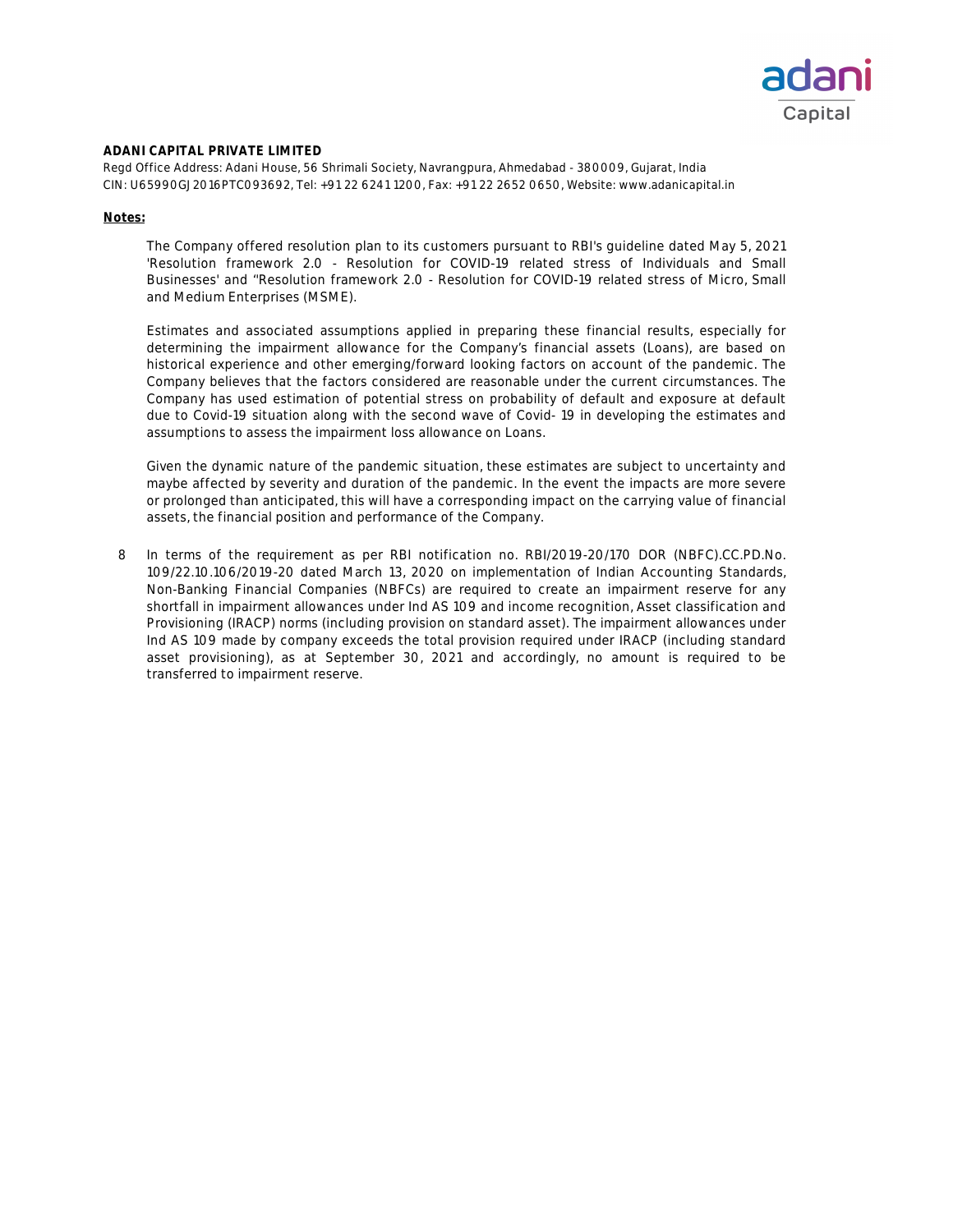

Regd Office Address: Adani House, 56 Shrimali Society, Navrangpura, Ahmedabad - 380009, Gujarat, India CIN: U65990GJ2016PTC093692, Tel: +91 22 6241 1200, Fax: +91 22 2652 0650, Website: www.adanicapital.in

#### **Notes:**

9a. Disclosure as per circular DOR.No.BP.BC/3/21.04.048/2020-21 issued by RBI dated August 6, 2020 for Resolution Framework for COVID-19-related Stress (Rs. In millions) Format A - As at September 30, 2021

| $1$ of $1.04111$ $1.0041$ or $1.0011$ $1.0011$ $1.0011$<br>(113. 111 1111111101 137 |                       |                         |                     |                                                          |                       |
|-------------------------------------------------------------------------------------|-----------------------|-------------------------|---------------------|----------------------------------------------------------|-----------------------|
| Type of Borrower                                                                    |                       |                         |                     |                                                          |                       |
|                                                                                     | Number of Accounts    | Exposure to accounts    | Of (B), aggregate   | Additional funding sanctioned, Increase in provisions on |                       |
|                                                                                     | where Resolution plan | mentioned at (A) before | amount of debt that | if any, including between                                | account of the        |
|                                                                                     | has been implemented  | implementation of the   | was converted into  | invocation of the plan and                               | implementation of the |
|                                                                                     | under this window     | plan                    | other securities    | implementation                                           | resolution plan       |
| Personal Loans                                                                      |                       |                         |                     |                                                          |                       |
| Corporate Loans*                                                                    |                       |                         |                     |                                                          |                       |
| - Of which MSMEs                                                                    |                       |                         |                     |                                                          |                       |
| <b>Others</b>                                                                       | 337                   | 453.85                  |                     |                                                          | 20.64                 |
| Total                                                                               | 337                   | 453.85                  |                     |                                                          | 20.64                 |

\* As defined in Section 3(7) of the insolvency and Bankruptcy Code, 2016

#### Format B - For the half year ended September 30, 2021

| Type of Borrower | Exposure to accounts      | Of (A), aggregate debt | Of (A), amount written   | Of (A), amount paid by the    | Exposure to accounts       |
|------------------|---------------------------|------------------------|--------------------------|-------------------------------|----------------------------|
|                  | classified as standard    | that slipped into NPA  | off during the half year | borrower during the half year | classified as standard     |
|                  | consequent to             | during the half year   |                          |                               | consequent to              |
|                  | implementation of         |                        |                          |                               | implementation of          |
|                  | resolution plan. Position |                        |                          |                               | resolution plan. Position  |
|                  | as at the end of the      |                        |                          |                               | as at the end of this half |
|                  | previous half year (A)    |                        |                          |                               | year                       |
| Personal Loans   |                           |                        | -                        |                               |                            |
| Corporate Loans* |                           |                        | $\overline{\phantom{a}}$ |                               |                            |
| - Of which MSMEs |                           |                        | $\overline{\phantom{a}}$ |                               |                            |
| <b>Others</b>    |                           |                        | $\overline{\phantom{a}}$ |                               | 448.38                     |
| Total            |                           |                        |                          |                               | 448.38                     |

\* As defined in Section 3(7) of the insolvency and Bankruptcy Code, 2016

# 9b. Disclosure on Resolution Framework 2.0 as per circular RBI/2021-22/31 DOR. STR. REC. 11/21.04.048/2021-22 issued by RBI dated May 5, 2021 For the half year ended September 30, 2021

| Description                                                                       | <b>Individual Borrowers</b> | <b>Small Businesses</b> |        |
|-----------------------------------------------------------------------------------|-----------------------------|-------------------------|--------|
|                                                                                   | <b>Personal Loans</b>       | <b>Business Loans</b>   |        |
| No. of request received for invoking resolution process under part (A)            |                             | 277                     | 60     |
| No. of accounts where resolution plan has been implemented under this window      |                             | 277                     | 60     |
| Exposure to accounts mentioned at (B) before implementation of the plan           |                             | 280.58                  | 173.27 |
| $\vert$ Of (C), aggregate amount of debt that was converted into other securities |                             |                         |        |
| Additional funding sanctioned. If any, including between invocation of the plan   |                             |                         |        |
| and implementation                                                                |                             |                         |        |
| Increase in provision on account of the implementation of the resolution plan     |                             | 18.90                   | 74،،   |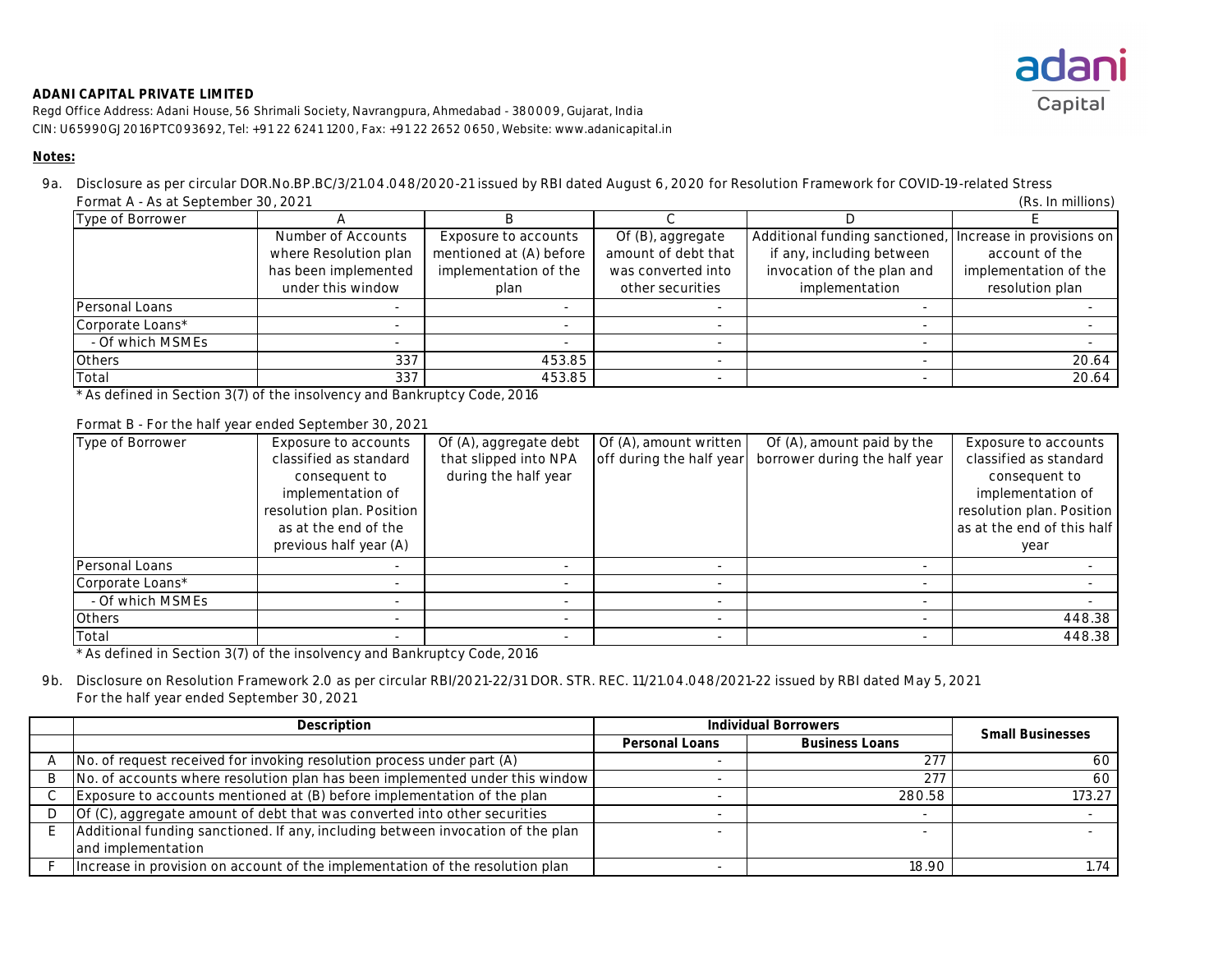Regd Office Address: Adani House, 56 Shrimali Society, Navrangpura, Ahmedabad - 380009, Gujarat, India CIN: U65990GJ2016PTC093692, Tel: +91 22 6241 1200, Fax: +91 22 2652 0650, Website: www.adanicapital.in



## **10. Statement of Cash Flow for the half year ended September 30, 2021**

|                                                                                  | (Rs. In millions) |
|----------------------------------------------------------------------------------|-------------------|
|                                                                                  | For the half      |
| <b>Particulars</b>                                                               | year ended        |
|                                                                                  | September 30,     |
|                                                                                  | 2021              |
|                                                                                  | (Reviewed)        |
| A. Cash flow operating activities                                                |                   |
| Net Profit / (Loss) before tax                                                   | 22.04             |
| Adjustments for:                                                                 |                   |
| Depreciation, amortization and impairment                                        | 30.85             |
| Impairment on financial instruments                                              | 40.54             |
| Interest on lease liability                                                      | 7.49              |
| Net gain on financial instrument at fair value through P&L (FVTPL)               | (17.42)           |
| Share based payment to employees                                                 | 22.30             |
| Remeasurements of the defined benefit plans - gratuity                           | (0.95)            |
| Net gain on derecognition of financial instruments under amortised cost category | (72.38)           |
| Interest income                                                                  | (1,008.16)        |
| <b>Finance Cost</b>                                                              | 458.17            |
| Cash inflow from interest                                                        | 1,021.64          |
| Cash outflow from finance cost                                                   | (447.11)          |
| Cash generated from / (used in) operations before working capital changes        | 57.01             |
| Adjustments for changes in Working Capital:                                      |                   |
| Decrease / (Increase) in Bank Deposits                                           | (480.61)          |
| Decrease / (Increase) in Trade Receivable                                        | (0.27)            |
| Decrease / (Increase) in Loans                                                   | (1,579.77)        |
| Decrease / (Increase) in Other financial assets                                  | (362.01)          |
| Decrease / (Increase) in Other non-financial assets                              | (27.70)           |
| (Decrease) / Increase in Trade Payables                                          | (27.39)           |
| (Decrease) / Increase in Other Financial Liability                               | 117.32            |
| (Decrease) / Increase in Provision                                               | 1.25              |
| (Decrease) / Increase in Other non-financial liabilities                         | 21.52             |
|                                                                                  | (2,280.65)        |
| Refund / (Payment) of Taxes (Net)                                                | (7.20)            |
| Net cash generated from / (used in) operating activities (A)                     | (2, 287.85)       |
|                                                                                  |                   |
| B. Cash flow from investing activities                                           |                   |
| Purchase of property, plant and equipment and intangible assets                  | (9.91)            |
| Increase/(decrease) in capital work-in-progress                                  | (4.34)            |
| Purchase of investment measured at amortised cost                                | (9,081.50)        |
| Proceeds from sale of investment measured at amortised cost                      | 9,098.92          |
| Net cash generated from / (used in) investing activities (B)                     | 3.17              |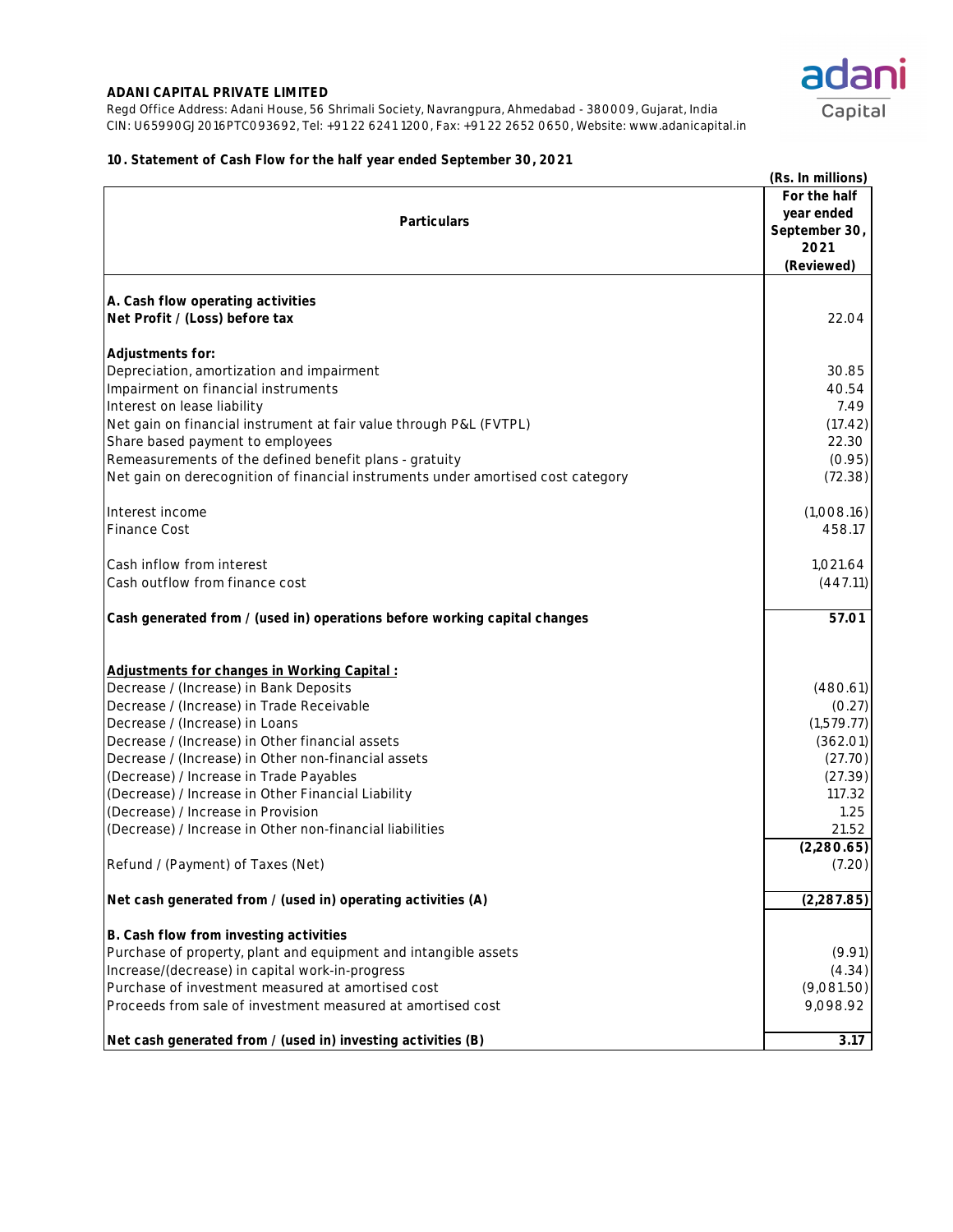Regd Office Address: Adani House, 56 Shrimali Society, Navrangpura, Ahmedabad - 380009, Gujarat, India CIN: U65990GJ2016PTC093692, Tel: +91 22 6241 1200, Fax: +91 22 2652 0650, Website: www.adanicapital.in

| <b>Particulars</b>                                                   | For the half<br>year ended<br>September 30,<br>2021 |
|----------------------------------------------------------------------|-----------------------------------------------------|
| C. Cash flow from financing activities                               | (Reviewed)                                          |
| Payment of principal portion of lease liabilities                    | (10.08)                                             |
| Payment of interest on lease liabilities                             | (7.49)                                              |
| Amount received from borrowing other than debt securities            | 2,790.00                                            |
| Repayment of borrowing other than debt securities                    | (1,711.10)                                          |
|                                                                      |                                                     |
| Net cash generated from / (used in) financing activities (C)         | 1,061.33                                            |
| Net Increase / (Decrease) in Cash and Cash Equivalents $(A + B + C)$ | (1,223.35)                                          |
| Add: Cash and Cash Equivalents at the beginning of period            | 1,431.53                                            |
| Cash and Cash Equivalents at the end of the Period                   | 208.18                                              |
|                                                                      |                                                     |
| <b>Components of Cash and Cash Equivalents</b>                       |                                                     |
| Cash on Hand                                                         | 7.01                                                |
| <b>Balances with banks</b>                                           | 201.17                                              |
|                                                                      |                                                     |
|                                                                      | 208.18                                              |
|                                                                      |                                                     |

The above Statement of cash flow has been prepared under the indirect method set out in Ind AS 7 - Statement of Cash Flow.

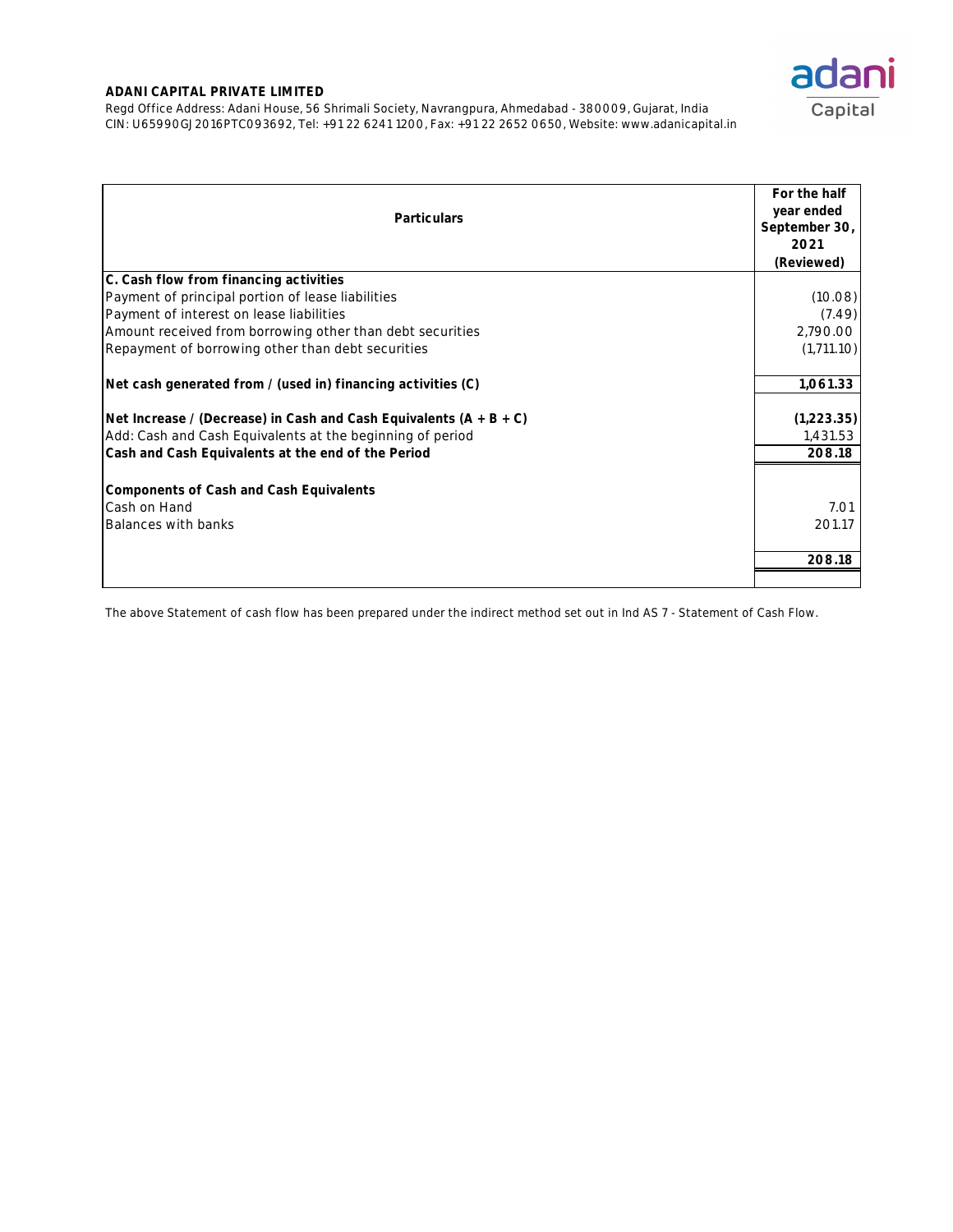Regd Office Address: Adani House, 56 Shrimali Society, Navrangpura, Ahmedabad - 380009, Gujarat, India CIN: U65990GJ2016PTC093692, Tel: +91 22 6241 1200, Fax: +91 22 2652 0650, Website: www.adanicapital.in

#### **11. Statement of Assets and Liabilities as at September 30, 2021**

|                                                           |                                |                                | (Rs. In millions)          |
|-----------------------------------------------------------|--------------------------------|--------------------------------|----------------------------|
| <b>Particulars</b>                                        | As at<br>September<br>30, 2021 | As at<br>September 30,<br>2020 | As at<br>March 31,<br>2021 |
|                                                           | (Reviewed)                     | (Reviewed)                     | (Audited)                  |
| <b>ASSETS</b>                                             |                                |                                |                            |
| (1) Financial assets                                      |                                |                                |                            |
| Cash and cash equivalents<br>(a)                          | 208.18                         | 894.43                         | 1,431.53                   |
| Bank balances other than cash and cash equivalents<br>(b) | 480.61                         | 70.00                          |                            |
| (c)<br>Receivables                                        |                                |                                |                            |
| (I) Trade receivables                                     | 2.22                           | 2.91                           | 1.95                       |
| (II) Other receivables                                    |                                |                                |                            |
| Loans<br>(d)                                              | 13,241.96                      | 10,462.33                      | 11,652.66                  |
| (e)<br>Investments                                        |                                |                                |                            |
| Other financial assets<br>(f)                             | 546.35<br>14,479.32            | 25.22<br>11,454.89             | 184.61<br>13,270.75        |
| Non-financial assets<br>(2)                               |                                |                                |                            |
| Current tax assets (net)<br>(a)                           | 38.17                          | 21.50                          | 37.59                      |
| Deferred tax assets (net)<br>(b)                          | 22.49                          | 58.23                          | 19.48                      |
| Property, plant and equipment<br>(c)                      | 207.15                         | 200.43                         | 192.90                     |
| Capital work-in-progress<br>(d)                           | 0.56                           |                                |                            |
| Intangible assets under development<br>(e)                | 3.88                           | 10.81                          | 0.09                       |
| (f)<br>Other intangible assets                            | 127.29                         | 101.82                         | 133.76                     |
| Other non-financial assets<br>(g)                         | 50.15                          | 74.92                          | 30.08                      |
|                                                           | 449.69                         | 467.71                         | 413.90                     |
| <b>Total assets</b>                                       | 14,929.01                      | 11,922.60                      | 13,684.65                  |
| <b>LIABILITIES AND EQUITY</b>                             |                                |                                |                            |
| <b>LIABILITIES</b>                                        |                                |                                |                            |
| (1) Financial liabilities                                 |                                |                                |                            |
| Payables<br>(a)                                           |                                |                                |                            |
| (I) Trade payables                                        |                                |                                |                            |
| (i) total outstanding dues of micro enterprises and small |                                |                                |                            |
| enterprises                                               |                                |                                |                            |
| (ii) total outstanding dues of creditors other than micro |                                |                                |                            |
| enterprises and small enterprises                         | 32.31                          | 54.50                          | 71.94                      |
| (II) Other payables                                       |                                |                                |                            |
| (i) total outstanding dues of micro enterprises and small |                                |                                |                            |
| enterprises                                               |                                |                                |                            |
| (ii) total outstanding dues of creditors other than micro |                                |                                |                            |
| enterprises and small enterprises                         | 16.14                          | 21.27                          | 19.07                      |
| (b) Debt securities                                       | 2,520.70                       | 2,544.78                       | 2,516.71                   |
| Borrowings (other than debt securities)<br>(C)            | 8,360.46                       | 5,716.20                       | 7,284.05                   |
| Other financial liabilities<br>(d)                        | 366.05                         | 175.11                         | 232.02                     |
|                                                           | $\overline{11}$ , 295.66       | 8,511.86                       | 10,123.79                  |
| (2) Non-financial liabilities                             |                                |                                |                            |
| Provisions<br>(a)                                         | 47.31                          | 27.88                          | 46.06                      |
| Other non-financial liabilities<br>(b)                    | 33.99                          | 28.24                          | 12.47                      |
|                                                           | 81.30                          | 56.12                          | 58.53                      |
| <b>EQUITY</b>                                             |                                |                                |                            |
| Equity share capital<br>(a)                               | 173.00                         | 173.00                         | 173.00                     |
| (b)<br>Other equity                                       | 3,379.05<br>3,552.05           | 3,181.62<br>3,354.62           | 3,329.33<br>3,502.33       |
|                                                           |                                |                                |                            |
| Total liabilities and equity                              | 14,929.01                      | 11,922.60                      | 13,684.65                  |

12 The figures for the previous periods / year have been regrouped, reclassified wherever necessary to conform with the current period.

### **For and on behalf of Board of Directors**

**Mr. Gaurav Gupta** 



adani

Capital